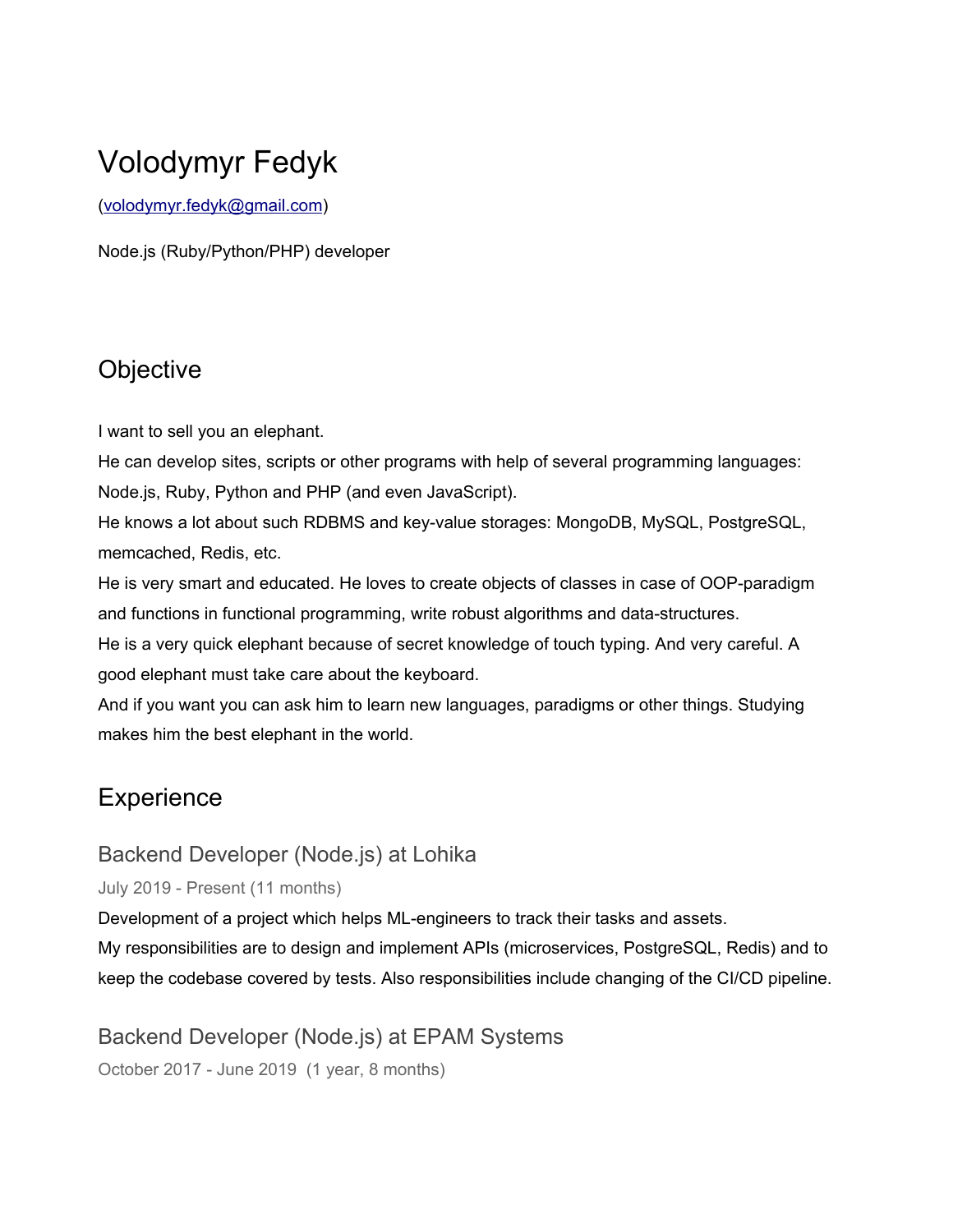Development of a complex project which helps one of the biggest sport retailers in the world to sell team kits.

My responsibilities were to design APIs (microservices, MySQL, Elasticsearch, Redis) and to keep the codebase covered by tests. Also responsibilities included changing of CI/CD pipeline and management of infrustructure on AWS with help of Terraform.

#### Backend Developer (Node.js) at Codemotion

#### April 2017 - September 2017 (6 months)

Development of several complex projects: payment system, virtual servers management. My responsibilities were to write code for APIs and background workers, and unit-testing.

## Backend Developer (Node.js, Ruby, Python, PHP) at Social Marketing Studio

September 2014 - March 2017 (2 years 7 months)

Development of a project which gathers stats on social networks.

My responsibilities were to add features to daemon (which was written in Python) and to web-frontend (which is developed on top of Ruby on Rails framework).

#### PHP-developer at Intechnic Corporation

January 2014 - August 2014 (8 months)

Writing projects on top of PHP In-Portal framework (http://www.in-portal.org). It includes PHP-code, template scripting, and JavaScript.

## PHP developer at Pingbull LLC

December 2012 - January 2014 (1 year 2 months)

JavaScript and PHP code-writing on top of such frameworks as Zend Framework 2, Kohana 2 and CodeIgniter.

## PHP Developer at NearCoders

February 2012 - December 2012 (11 months)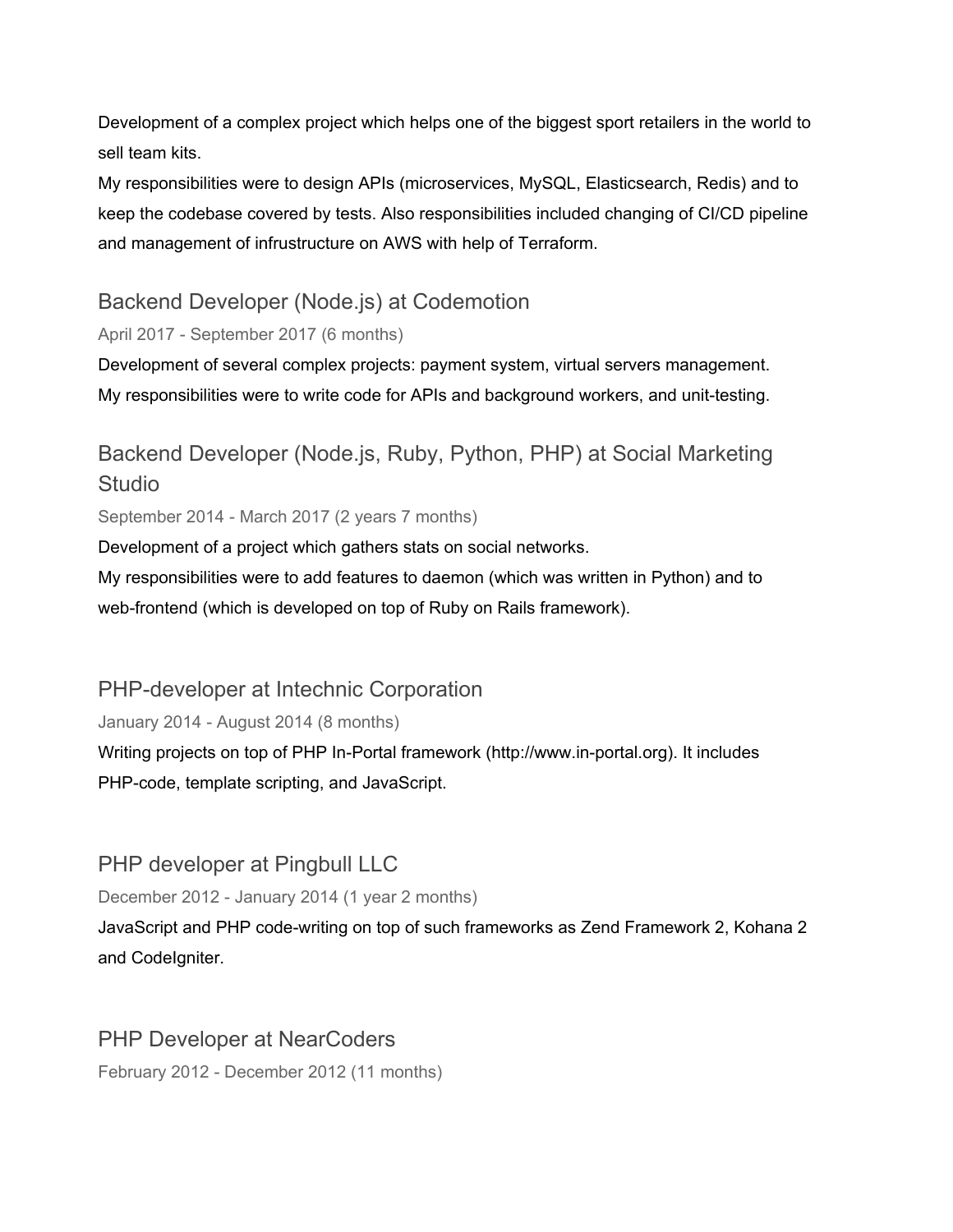Was writing project on top of PHP Symfony2 framework. My work included PHP programming, Twig template scripting and JavaScript (jQuery based) code.

Support & QA Engineer at MagneticOne September 2011 - February 2012 (6 months) Taking care of customer requests and testing software.

## Examples of projects I was working on:

#### Distributed Photo Management System

Technologies and operations:

- PHP (Symfony2 framework): OOP design, writing controllers, services, makeup integration;
- JavaScript (jQuery): AJAX requests and page animations.
- DBMS (PostgreSQL): was handled by Doctrine 2 ORM, so my work was to design models and custom queries in repositories with help of DQL.

In this project my responsibilities were (in general):

- Integration of frontend public part with makeup;
- Write admin section of project (CRUD for users, agenda for photographers, status of synchronization tasks);
- Design logic and API for syncing between slave servers and primary server (synchronization tasks);

E-commerce system (selling of iPhone covers with custom images)

Technologies and operations:

- PHP (Kohana2): OOP design for custom logic which was out of scope of Kohana, writing controllers, designing models, views integration;
- JavaScript (jQuery, pure JS): AJAX requests and displaying results of them;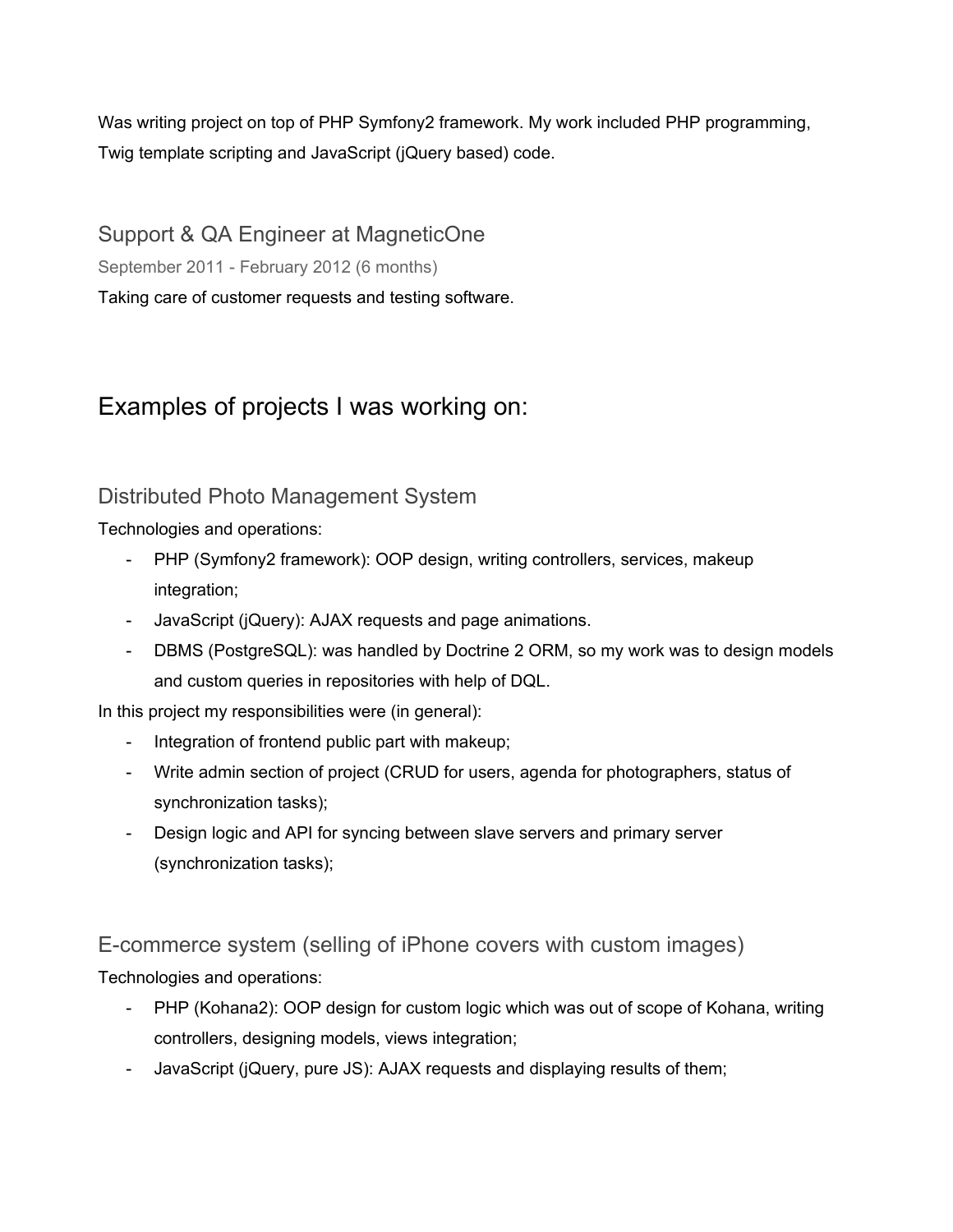DBMS (MySQL): DB requests partially was handled with Kohana and partially with pure SQL-requests

In this project my responsibilities were (in general):

- Support legacy code and fixing issues (like wrong rendering on frontend, improving registration system);
- Integration of frontend public part with makeup;

#### Email sending system

Technologies and operations:

- PHP (CodeIgniter 2): controllers, views, models
- JavaScript (jQuery and pure JS): work with DOM-elements, animations, AJAX;
- DBMS (MySQL): DB requests partially was handled with Codelgniter (lately with Doctrine 2) and partially with pure SQL-requests

In this project my responsibilities were (in general):

- Develop widget system for easy subscribing to email newsletters;
- Integration of Doctrine 2 ORM and CodeIgniter;
- Integration of frontend public part with makeup;
- Opt out system.

#### Booking System for football fans

Technologies and operations:

- PHP (Zend 2 framework): OOP design, writing controllers, services, makeup integration;
- JavaScript (jQuery and pure JS): AJAX requests and page animations.
- DBMS (MySQL): was handled by Doctrine 2 ORM, so my work was to design models and custom queries in repositories with help of DQL.

In this project my responsibilities were (in general):

- Improvement of booking process (adding special options during process);
- Integration of frontend public part with makeup.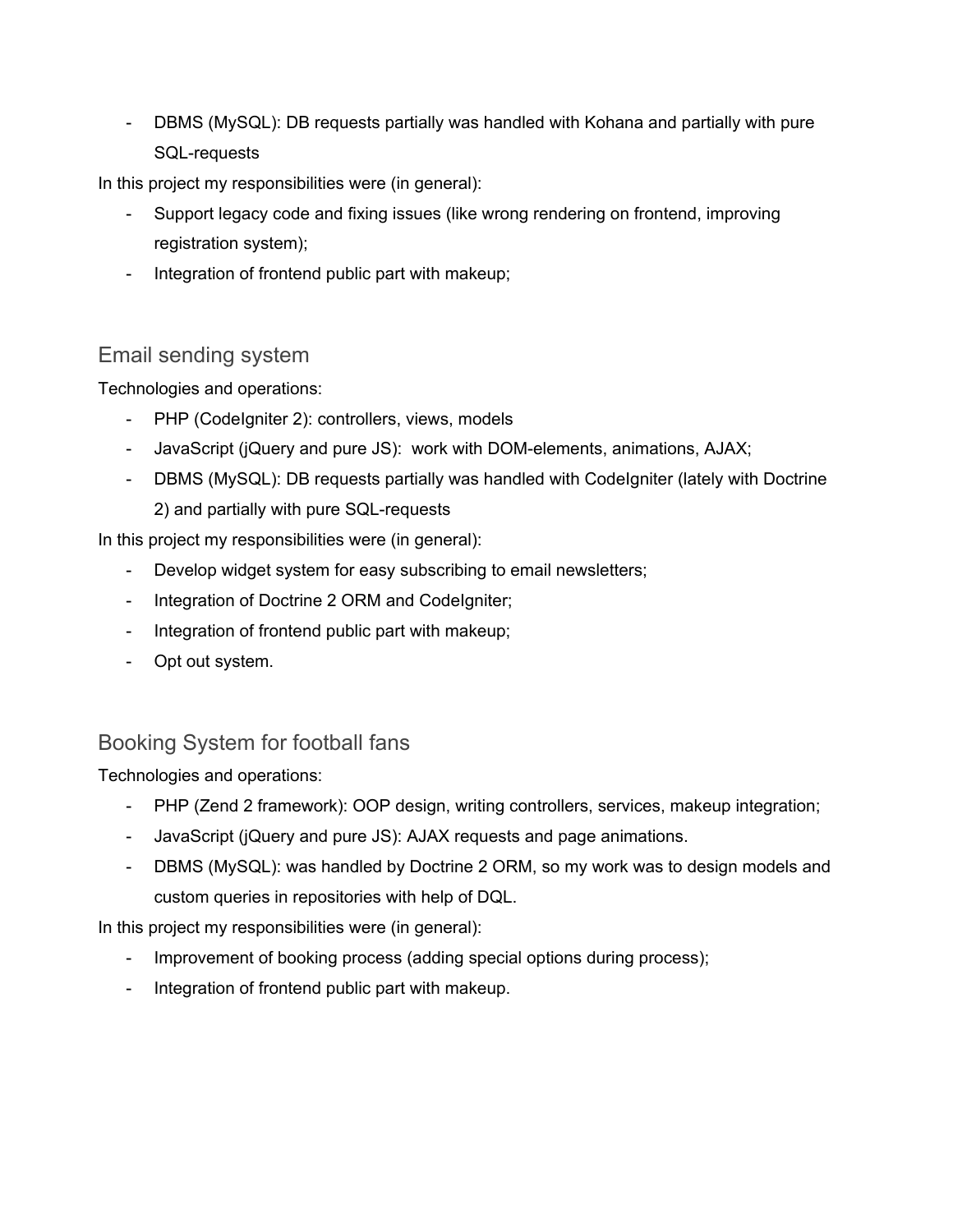#### Social Network for babysitters and parents

Technologies and operations:

- PHP (In-Portal framework): OOP design, writing units, makeup integration;
- JavaScript (jQuery and pure JS): AJAX requests and page animations.
- DBMS (MySQL): was partially handled by In-Portal and partially by plain SQL.

In this project my responsibilities were (in general):

- Integration of frontend public part with makeup;
- Design business logic for creation and management of jobs, profiles;
- Integration with In-Portal admin section

## Social Network for Creative People (Artists, Musicians, Videographers etc.)

Technologies and operations:

- PHP (In-Portal framework): OOP design, writing units, makeup integration;
- JavaScript (RequireJS, jQuery and pure JS): AJAX requests and page animations.
- DBMS (MySQL): was partially handled by In-Portal and partially by plain SQL.

In this project my responsibilities were (in general):

- Integration of frontend public part with makeup;
- Integration with In-Portal admin section

#### Web-site for surgery tools production company

Technologies and operations:

- PHP (In-Portal framework): OOP design, writing units, makeup integration;
- JavaScript (RequireJS, jQuery and pure JS): AJAX requests and page animations.
- DBMS (MySQL): was partially handled by In-Portal and partially by plain SQL.

In this project my responsibilities were (in general):

- Integration of frontend public part with makeup (included generation of image and video galleries);
- Integration with In-Portal admin section;
- Work with Youtube API for getting thumbnails;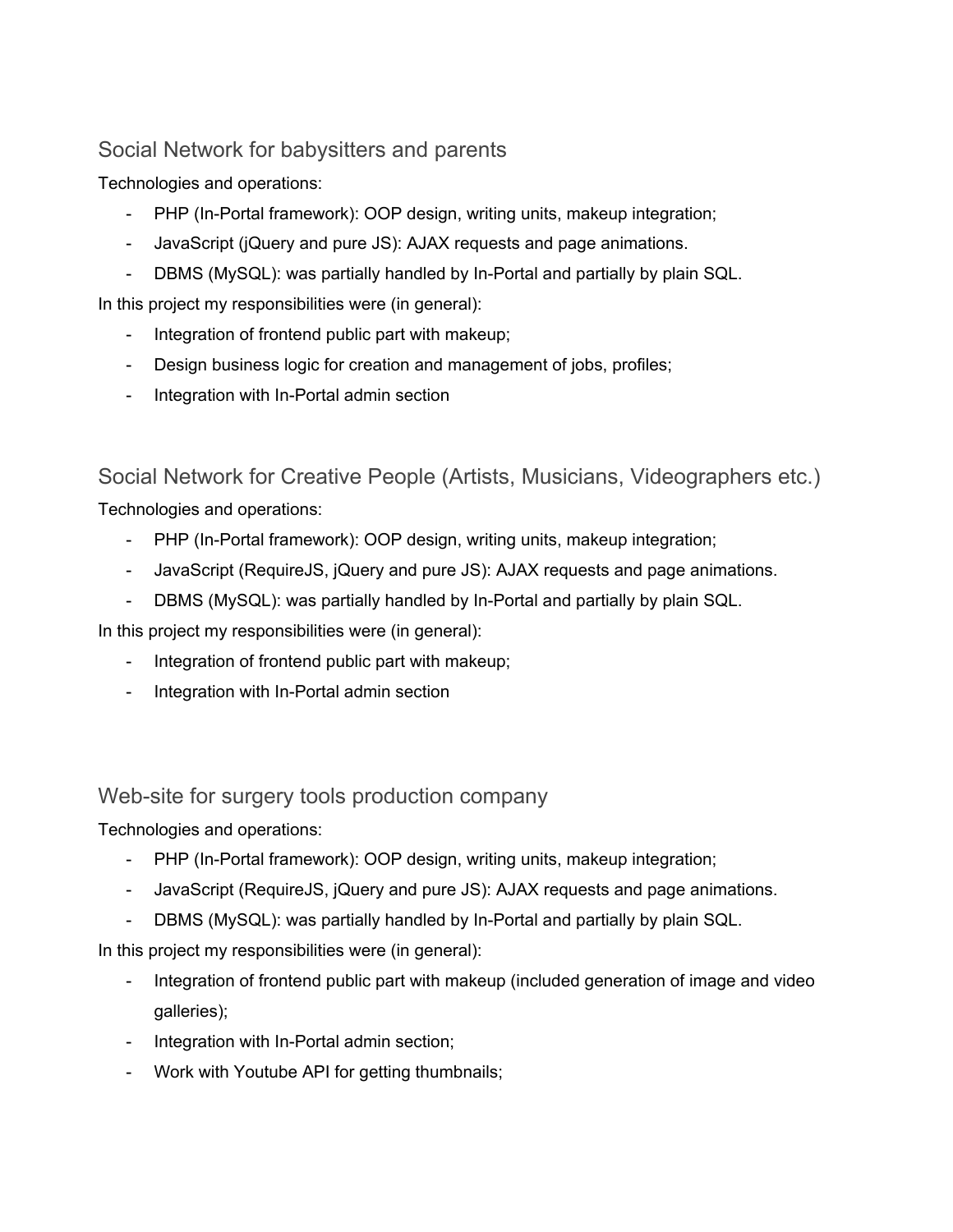#### Vkontakte statistics service (daemon)

Technologies and operations:

- Python(pure): OOP design, thread tasks;
- DBMS (MongoDB): pymongo requests.

In this project my responsibilities were (in general):

- Writing multithreaded statistics gathering tasks which work via Vkontakte API
- Logging system
- Calculation of public auditory intersection
- Gathering data on subscribers of different publics

#### Vkontakte statistics service (web-interface)

Technologies and operations:

- Ruby(Ruby on Rails): OOP design, writing controllers, designing models, makeup integration;
- JavaScript (CoffeeScript, jQuery and pure JS): AJAX requests and page animations.
- DBMS (MongoDB): was handled by mongoid.

In this project my responsibilities were (in general):

- Integration of frontend public part with makeup;
- Development of admin section of interface
- Vkontakte authorization

#### SMS sending gateway

Technologies and operations:

- Ruby(Ruby on Rails): OOP design, writing controllers, designing models, makeup integration;
- JavaScript (CoffeeScript, jQuery and pure JS): AJAX requests and page animations.
- DBMS (MongoDB): was handled by mongoid.

In this project my responsibilities were (in general):

- Integration of frontend public part with makeup;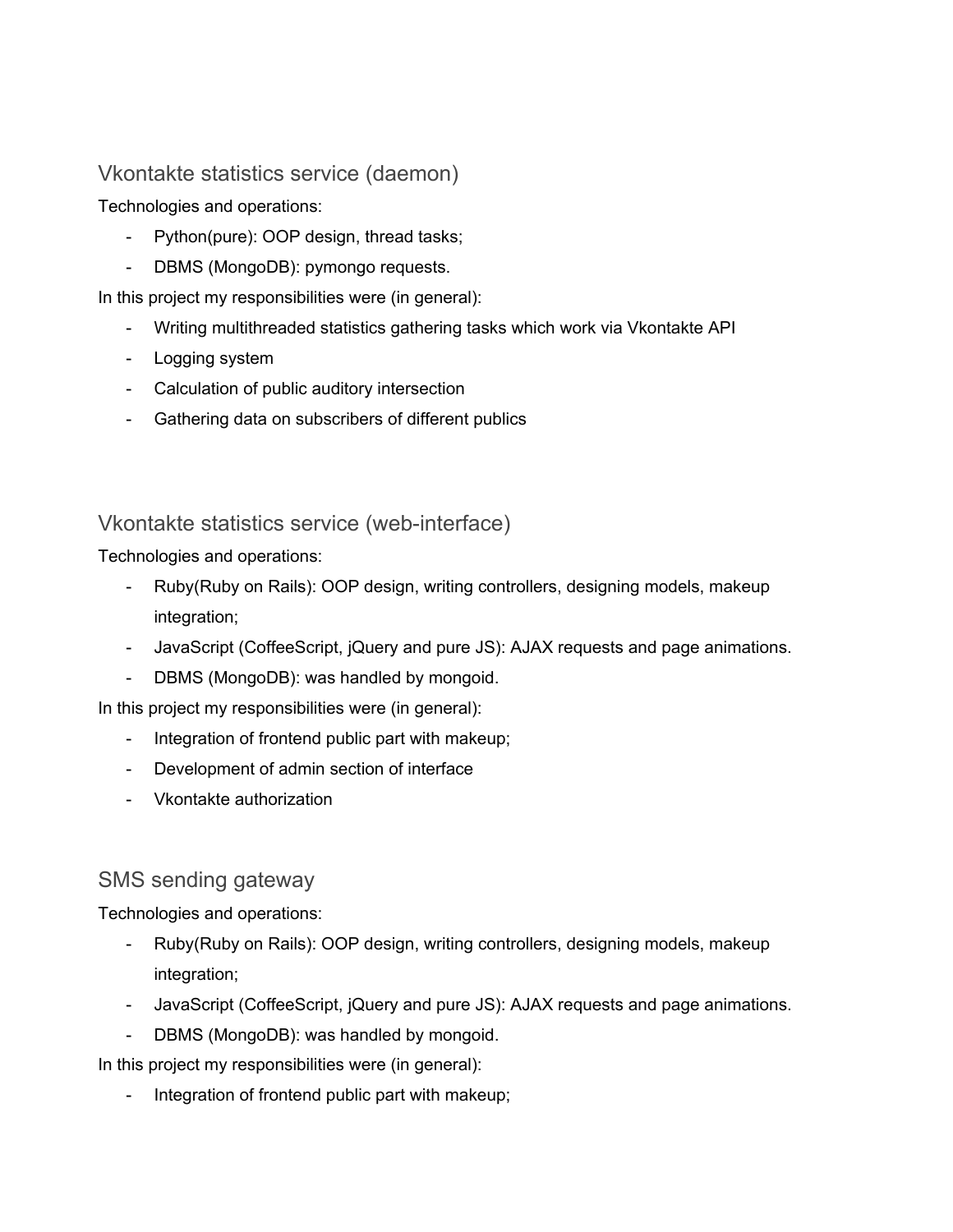- Auth via Facebook, Twitter, Vkontakte;
- Development of admin section of interface with ability of CRUD-actions on users, applications and displaying statistics of that.
- Development custom layers for different SMS-providers.

#### Event Ticket Service

Technologies and operations:

- Node.js (Express): code design, writing unit-tests, makeup integration;
- Frontend JavaScript (CoffeeScript, jQuery and pure JS): AJAX requests and page animations.
- DBMS (MongoDB): was handled by Mongoose.

In this project my responsibilities were (in general):

- Integration of frontend public part with makeup;
- Development of admin section of interface
- authentication

#### Youtube Stats Service

Technologies and operations:

- Node.js (Express, TypeScript) for daemon part: code design, writing async tasks;
- Node.js (Express, TypeScript) for web-interface API part: code design, writing controllers and unit-tests;
- Frontend JavaScript (Angular 2, TypeScript): code design, writing components and services;
- DBMS (MongoDB): was handled by Mongoose (for daemon and web-interface parts).

In this project my responsibilities were (in general):

- Integration of frontend public part with makeup;

Social Stats Service for Vk.com

Technologies and operations: